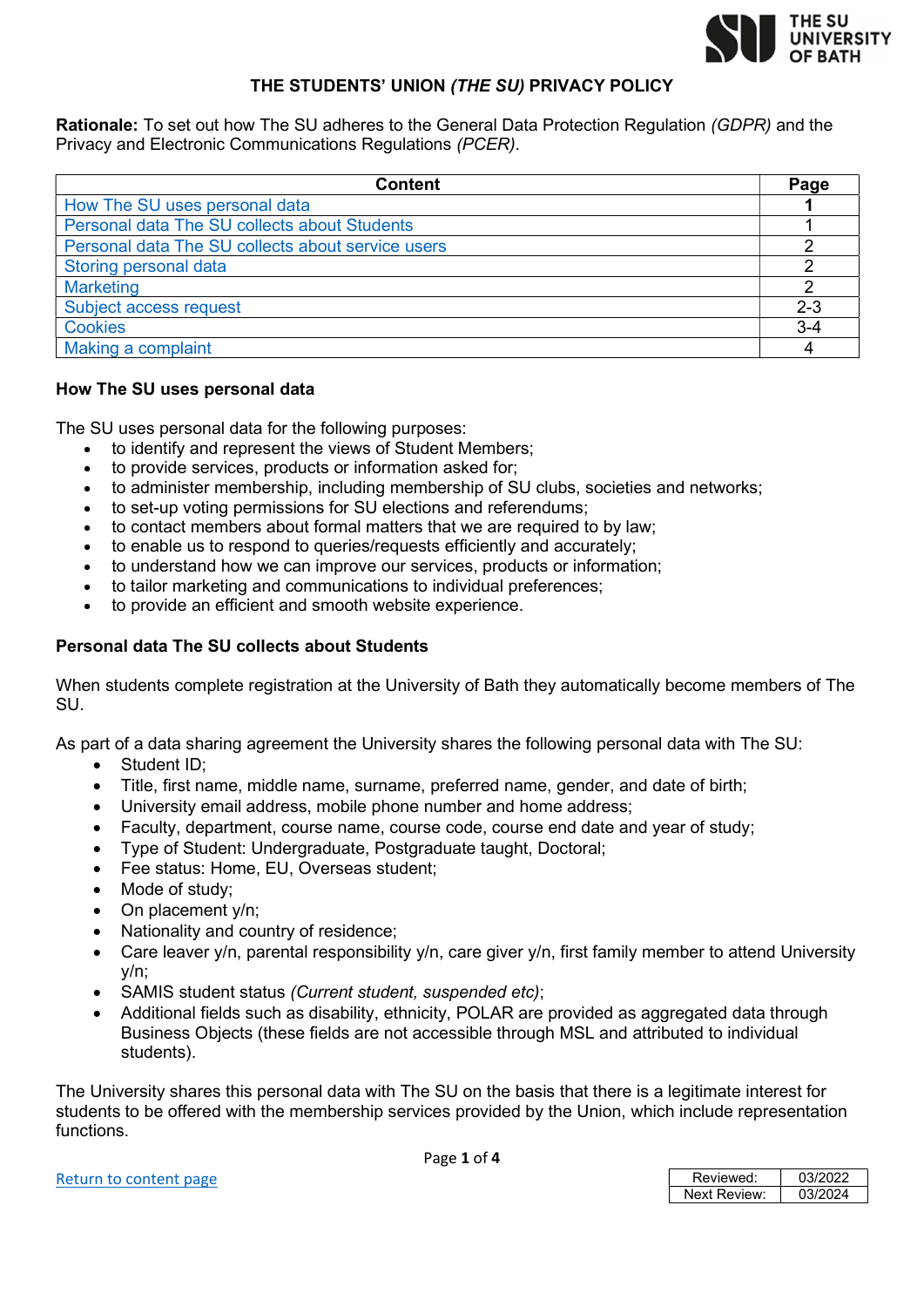

## Personal data The SU collects about service users

The SU collects and processes the following personal data about service users:

- Club memberships, committee roles, representative roles and other voluntary roles;
- Photography & filming taken at events;
- Award nominations, event plan submissions and vehicle hires;
- Insurance claims:
- Records of ticket/product purchases/refunds;
- Bank details to facilitate payments;
- Advice & support student case files.

This personal data is shared directly by service users with The SU on the basis of consent and that there is a legitimate interest for this to be provided in order to deliver the services they are using.

## Storing personal data

The SU has agreements in place with the following to store and process data securely on our behalf:

- The University of Bath:
- AdvicePro:
- MSL.

With the exception of the above, personal data will not be shared by The SU with any other third parties (except where required by law) without the permission of the individual to whom the data relates to.

Each of the organisations listed above have their own privacy policies which can be found on their websites.

The SU keeps:

- student records and membership details for three years after they leave the University before being disposed of automatically by MSL;
- student member disciplinary records and complaints for four years before being disposed of manually by staff;
- student advice and support case notes are automatically deleted by AdvicePro after a case has not been active for more than 6 years;
- student reimbursement records for seven years before being disposed of by the Finance Team.

### Marketing

The SU will occasionally send Student Members information about products and services it thinks will be of interest to them during their time at the University of Bath.

Student Members who have agreed to receive marketing communications may always opt out at a later date by unsubscribing or updating their preferences on their website profile page.

### Subject access request

Under GDPR individuals have the following rights in relation to their personal data:

- right of access the right to ask for copies of your personal information;
- right to rectification the right to ask for personal information you think is inaccurate or incomplete to be rectified;

Page 2 of 4

| Return to content page |
|------------------------|
|------------------------|

| Return to content page | Reviewed:    | 03/2022 |
|------------------------|--------------|---------|
|                        | Next Review: | 03/2024 |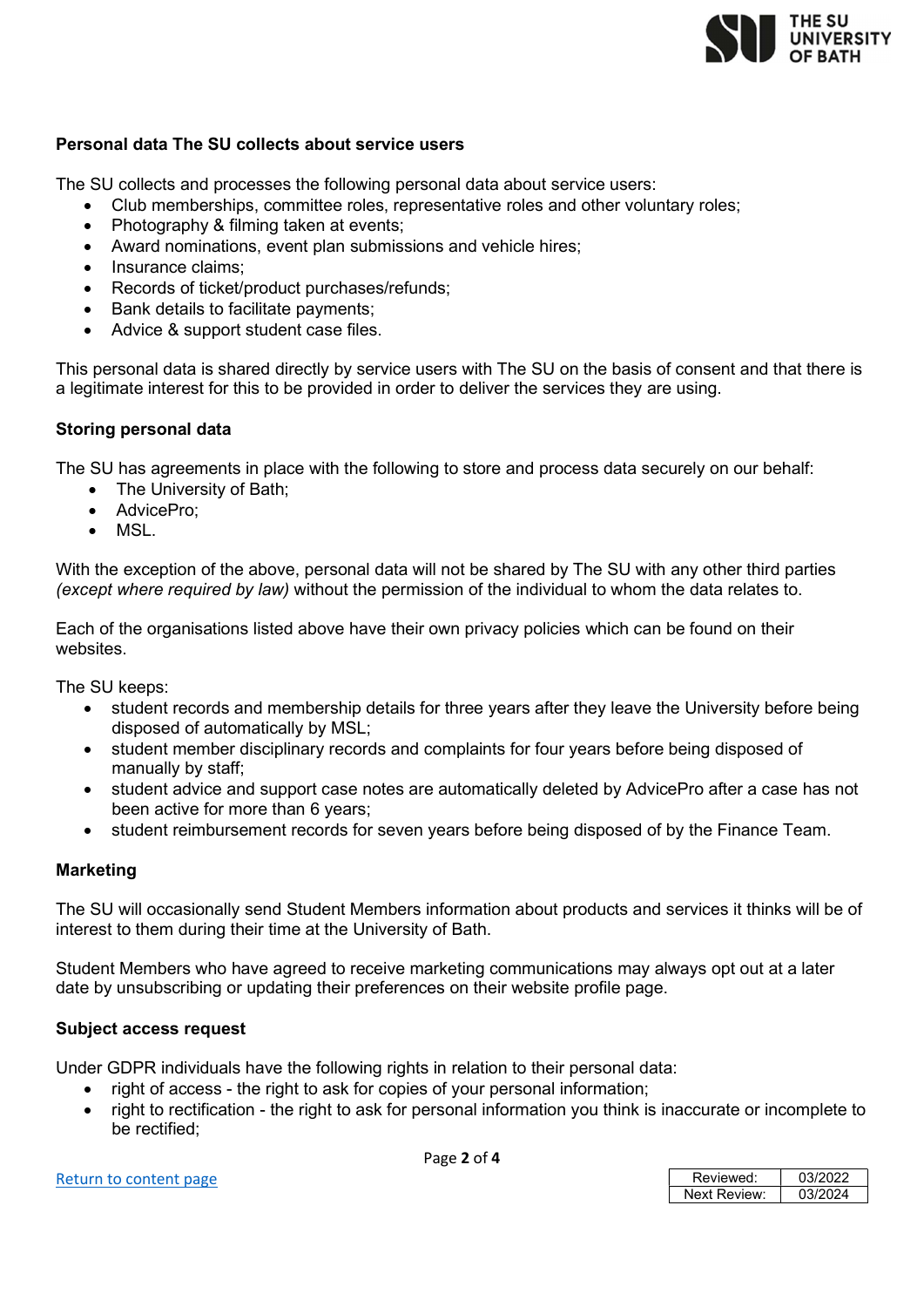

- right to erasure the right to ask for your personal information to be erased in certain circumstances;
- right to restriction of processing the right to ask for the processing of your personal information to be restricted in certain circumstances;
- right to object to processing the right to object to the processing of your personal information in certain circumstances;
- right to data portability the right to ask that personal information you gave The SU be transferred to another organisation, or to you, in certain circumstances;

To exercise any of the rights above an individual should complete an online subject access request form.

The online form will ask the requester to:

- provide a scanned copy of their ID card for verification purposes;
- indicate from a list provided what personal data they want to be provided with;
- indicate a timeframe they want us to carry out this request for;
- indicate which data subject rights they wish to exercise.

A request will be actioned within one month of confirmation of the subject access request form being received. If longer than a month is required to fulfil a request the individual must be informed of the reason.

Where an individual chooses to view, access or be provided with a copy of their personal data The SU may be required to redact personal data belonging to third parties (students, members of public or other organisations).

If personal data is to be provided to an individual it will be password protected and this will be given at a meeting *(in person or online)* so as to visually confirm that the individual matches the ID card.

The SU will keep a record of the request, any information given and emails exchanged with the requester.

### Cookies

A 'cookie' is a small piece of information that is placed on a computer when it visits certain websites.

The SU uses the following types of cookies:

- Functionality cookies: these are required in order for the website to function;
- Analytics cookies: these are used to anonymously remember a device when it visits the website allowing tracking of browsing patterns in order to help build a profile of how the website is used.

By law, The SU must provide website users with the following information about the cookies used and ask them by way of a pop-up message to 'opt in' to using these cookies.

| <b>FUNCTIONALITY COOKIES</b> |                                                                                                                                                                                                                              |                                   |  |
|------------------------------|------------------------------------------------------------------------------------------------------------------------------------------------------------------------------------------------------------------------------|-----------------------------------|--|
| <b>Cookie type</b>           | <b>Purpose</b>                                                                                                                                                                                                               | <b>Expires</b>                    |  |
| ASP.NET SessionID            | Stores a temporary unique identifier for your session - no other information<br>is stored.                                                                                                                                   | Exit of browser                   |  |
| <b>ASPXAUTH</b>              | When logged in, this cookie stores an encrypted value which identifies a<br>person to the site and can only be read by the server.<br>If the Remember Me function is used this cookie remains on a computer for<br>3 months. | Exit of browser<br>or<br>3 months |  |
| AntiXsrfToken                | Implements a preventative mechanism against Cross-Site Request Forgery<br>attacks (see here for further details)                                                                                                             | Exit of browser                   |  |
| <b>NREUM</b>                 | Used by New Relic (performance monitoring) as a work around for<br>browsers that do not support the Navigation Timing API.                                                                                                   | Exit of browser                   |  |

| Reviewed:    | 03/2022 |
|--------------|---------|
| Next Review: | 03/2024 |